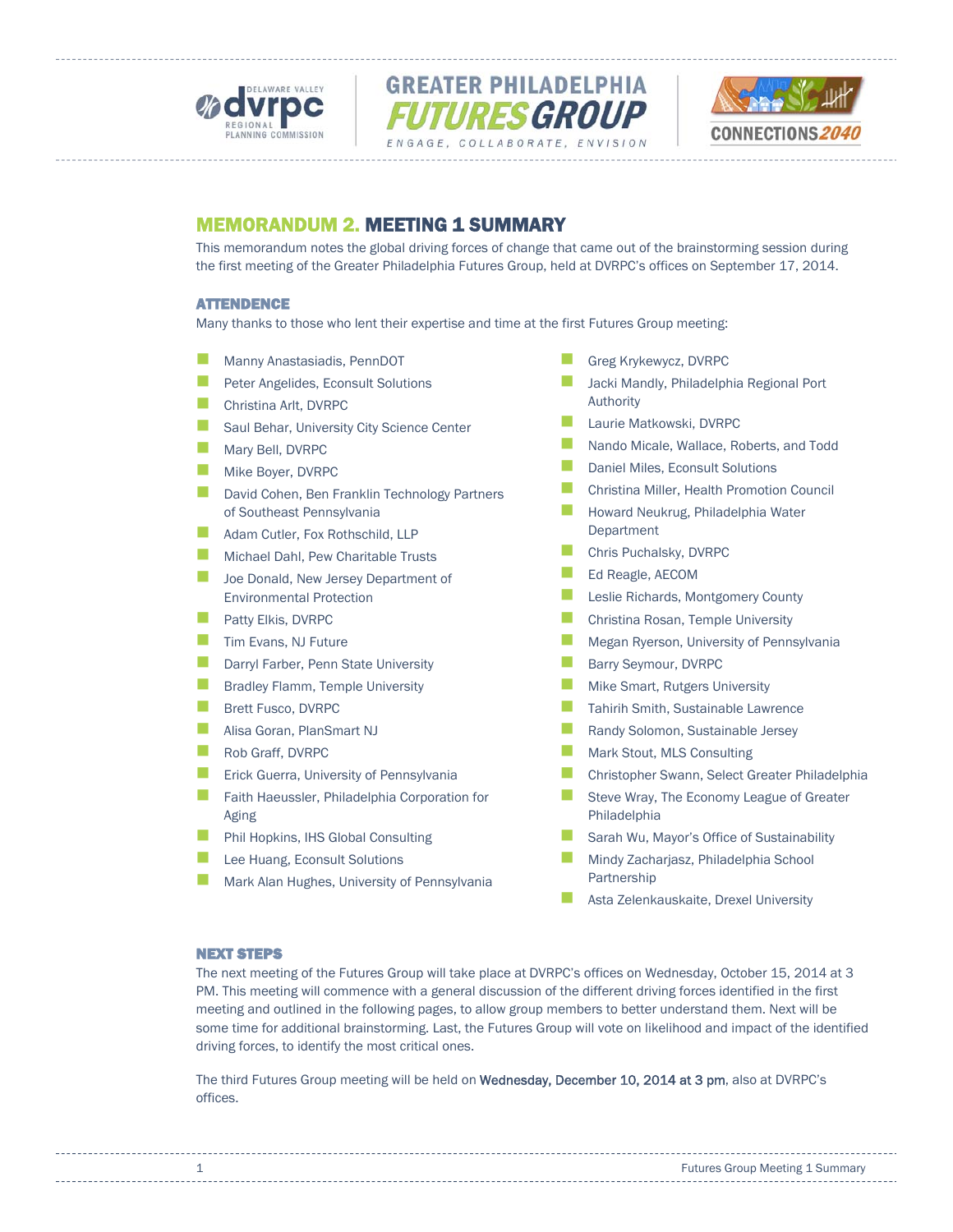





# GLOBAL DRIVING FORCES

For ease of reviewing the global driving forces identified in the first brainstorming session have been classified by social, technological, economic, environmental, and political (STEEP) categories.

# **SOCIAL**

# 1. Golden Years

Lifespans get significantly longer, thanks in part to cures for cancer and other diseases. People are able to live more active lifestyles much later in life. But many urban development patterns and housing units do not accommodate people with mobility impairments.

#### 2. Emergency!

Greater Philadelphia's role as a major economic center is tested by the challenge of responding to increasing numbers of major crises, such as acts of terrorism, pandemics, major weather events, etc.

#### 3. Enduring Urbanism

Urban locational preferences of millennials and empty nesters are just the start of a long-term trend, as future generations show an even stronger desire for city living and alternative transportation.

#### 4. Is there a Doctor in the House?

Chronic health conditions such as diabetes, obesity, heart disease, stroke, cancer, and arthritis hamper the region's workforce, shorten lifespans, and increase the demand for, and cost of, healthcare.

# 5. Lessennial Generation

High levels of student loan debt and unemployment during the millennial generation's formative years, starts them on a path where they become the first generation with a lower standard of living than their parents.

#### 6. Magnet Education

Use of performance measures, big data, and additional funding have led to improvements in pre-K and K-12 education in urban schools, helping to retain, and even attract families into the region's core.

#### 7. Priced out of the City

As poverty shifts to the suburbs, U.S. cities begin to resemble European Cities with the wealthy largely residing in the region's core, and poor and minority communities, and the middle class to a lesser extent, located further out.

#### 8. TGITH (Thank God it's Thursday)

The work week is shortened to just three or four days, as demand for labor shrinks relative to supply.

# **TECHNOLOGICAL**

#### 9. Automation Nation

Manufacturing returns to the region as robotics, 3-D printing and other emerging labor saving technologies flatten global production cost differentials.

### 10. Bike Lanes, Trains, and Automobiles

Increased mobility and connectivity, along with big data and apps to use it, allows transportation system users to seamlessly navigate a balanced, multimodal network of car sharing, taxi, ride sharing, transit, biking and bike sharing, and walking to get around.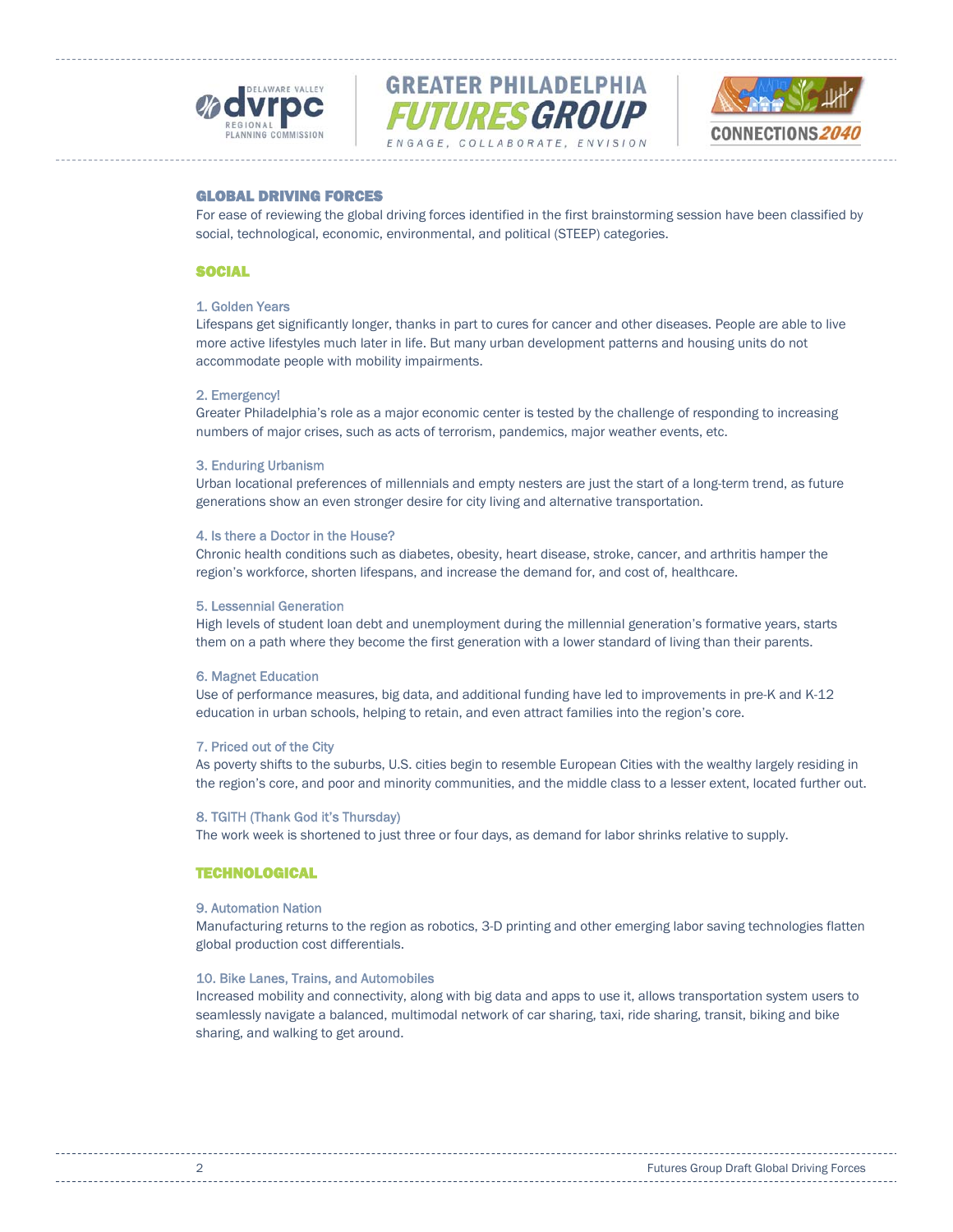





# 11. Sharing a Lyft

When autonomous vehicles fail to take hold, ride sharing services such as Uber, Lyft, and Sidecar, along with emerging models such as Las Vegas 100 and Bridj, overcome regulatory hurdles and capture significant trip modeshare.

# 12. Intelligent Infrastructure

There are rapid advances in infrastructure technology, such as 3-D printing, low cost sensor technologies, roadembedded energy collection and distribution, nanotechnology, and stronger composite construction materials.

# 13. It's a Small World

Internet and communications technologies create wider social networks, allow ideas to flow faster, and more collaboration across sectors. Telecommuting becomes more common and one's job becomes more disconnected from where one chooses to live.

# 14. Robocars

Thanks to increased road safety and capacity enhancements, self-driving cars, trucks, and buses overcome cost, legal, liability, and regulatory hurdles in an astonishingly short amount of time. By 2045, they constitute the majority of the vehicle fleet.

# ECONOMIC

# 15. Haves and Have Nots

Income inequality is worsened due to reasons such as: declining union power, reduced buying power of the minimum wage, and an increasing technological divide.

# 16. Instantaneous Delivery

Demand grows for same-day delivery, which leads to more overnight deliveries in thriving downtown areas, and strategically located consolidation centers (where multiple shippers bring goods into an area, and a single truck delivers them). Ride sharing services and delivery drones may also help to serve this market.

# 17. Keeping up with the Joneses

The growing global middle class increases demand for finite supplies of energy and raw materials and leads to rapidly rising costs and negative environmental impacts.

# 18. Megaregional Mobility

Higher performance passenger rail improves access between major cities and airports all along the Northeast Corridor and reduces intra-megaregion air travel demands, freeing up airspace for more international and longdistance flights at PHL.

# 19. No College Left Behind

Delivery of education moves online, reducing the place based draw of regional colleges and universities. Some liberal arts colleges reposition themselves as technical training schools, helping to keep the region's workforce competitive in a fast changing global economy.

# 20. Off the Beaten Path

After merging with US Airways, American Airlines pulls out of Philadelphia as a hub. Funding constraints mean Amtrak is unable to make substantial improvements to the NE corridor.

# 21. The Pennsylvania Energy Boom

As a net producer of energy, Pennsylvania benefits from removing restrictions on petroleum exports. Meanwhile, the next generation of smart grids, micro grids, and distributed energy generation helps to make energy distribution more efficient, leading to an abundance of domestically produced energy.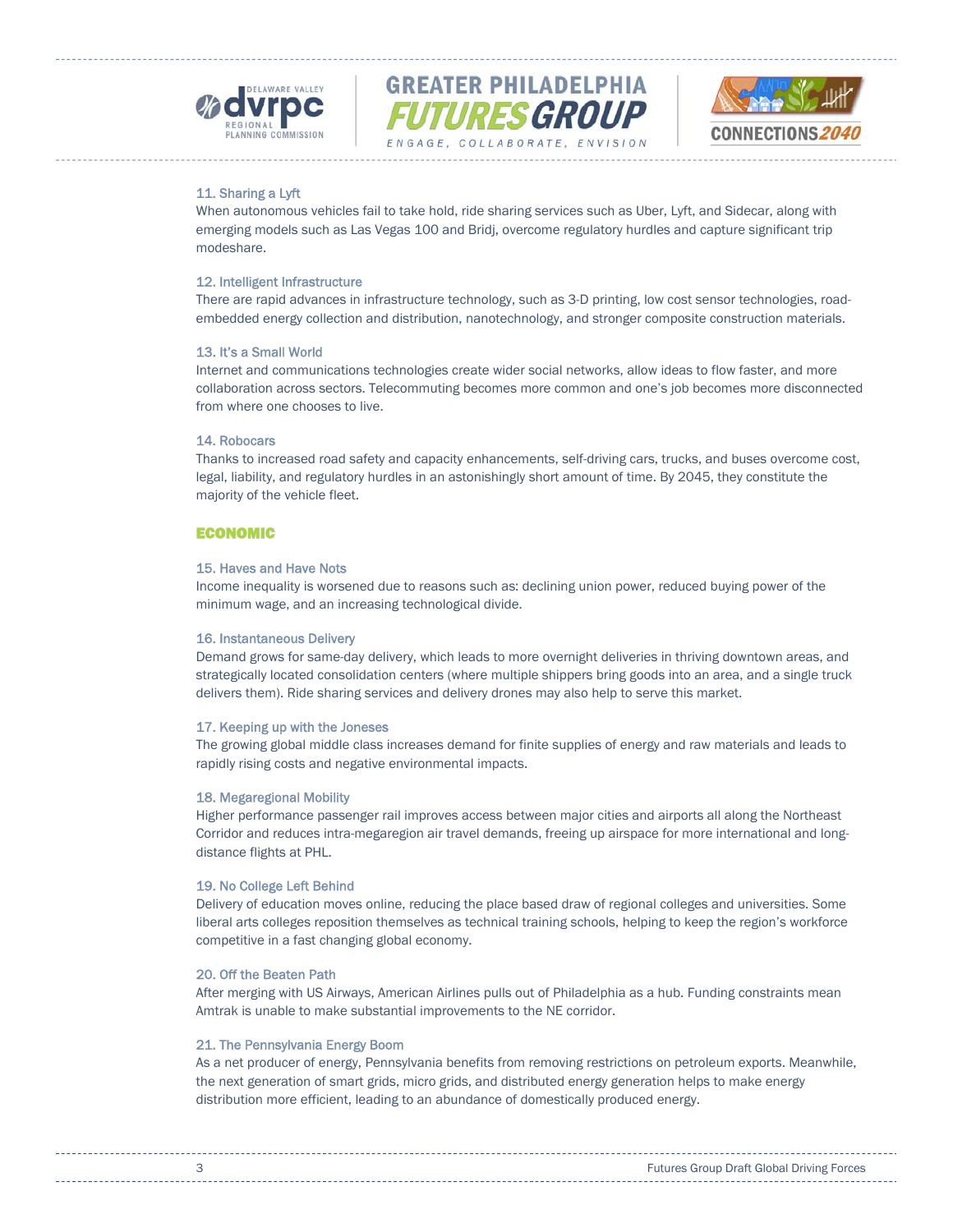





# 22. Putting the Ship Back in Shipping

Improved logistics, technology, larger ships (which Greater Philadelphia cannot currently serve), and the wider Panama Canal reduces shipping costs.

# 23. Take Two Aspirin and Skype Me in the Morning

Virtual reality and web-based communications reduce the need to visit doctor's offices and hospitals, allowing the elderly and other patients to stay home for most basic treatment and care. 3-D printers can print prosthetic or even replacement body parts, changing how healthcare is performed.

#### ENVIRONMENTAL

#### 24. Confronting Climate Change

World leaders come to a joint resolution, with teeth, to significantly reduce carbon emissions by government regulation and changing consumer preferences. Options such as pricing, vehicle restrictions, better land use decisions, alternative transportation, technology, and cost competitive clean energy sources become viable.

#### 25. The Parched Landscape

Worldwide water scarcity is worsened by increasing pressure on limited clean water resources.

### 26. PhilAmsterdam

Demand for regional bikability rises. E-bikes and other small electric vehicles, and the bicycle become a significant portion of trip modeshare.

# 27. What's for Dinner?

Global food insecurity increases importance of regional and local food systems, and the ability of regions to feed themselves.

# 28. When it Rains it Pours

Little progress is made in terms of mitigating climate change, and the region must prepare for the worst case scenario: hotter and wetter weather, more frequent storms, and rising sea levels.

# POLITICAL

### 29. The New New Deal

Substantial new governmental investment in infrastructure, education, and other core governmental services is achieved either by: governments raising taxes at all levels, or the federal government using inflation as the only limiting factor on public spending (post Keynesianism, or modern market theory).

#### 30. Partisan Paralysis

Partisan politics and fiscal austerity hamper governmental effectiveness. Increasing personal, business, and government (especially for pensions) debt levels limits willingness to fund major new investments, public or private. Economic growth is slow, to nonexistent. Aging and increasingly complex systems overwhelm the capacity of governments and their partners to respond to challenges and opportunities.

### 31. Sabergovernmetrics

Government becomes more efficient using existing resources through: regional cooperation, municipal consolidation and shared services, planning regulations to permit more compact development, and use of big data for better decision-making. Government and the private sector increasingly join forces to solve problems, through the use of public-private partnerships. Entrepreneurial non-profits emerge to fill other gaps.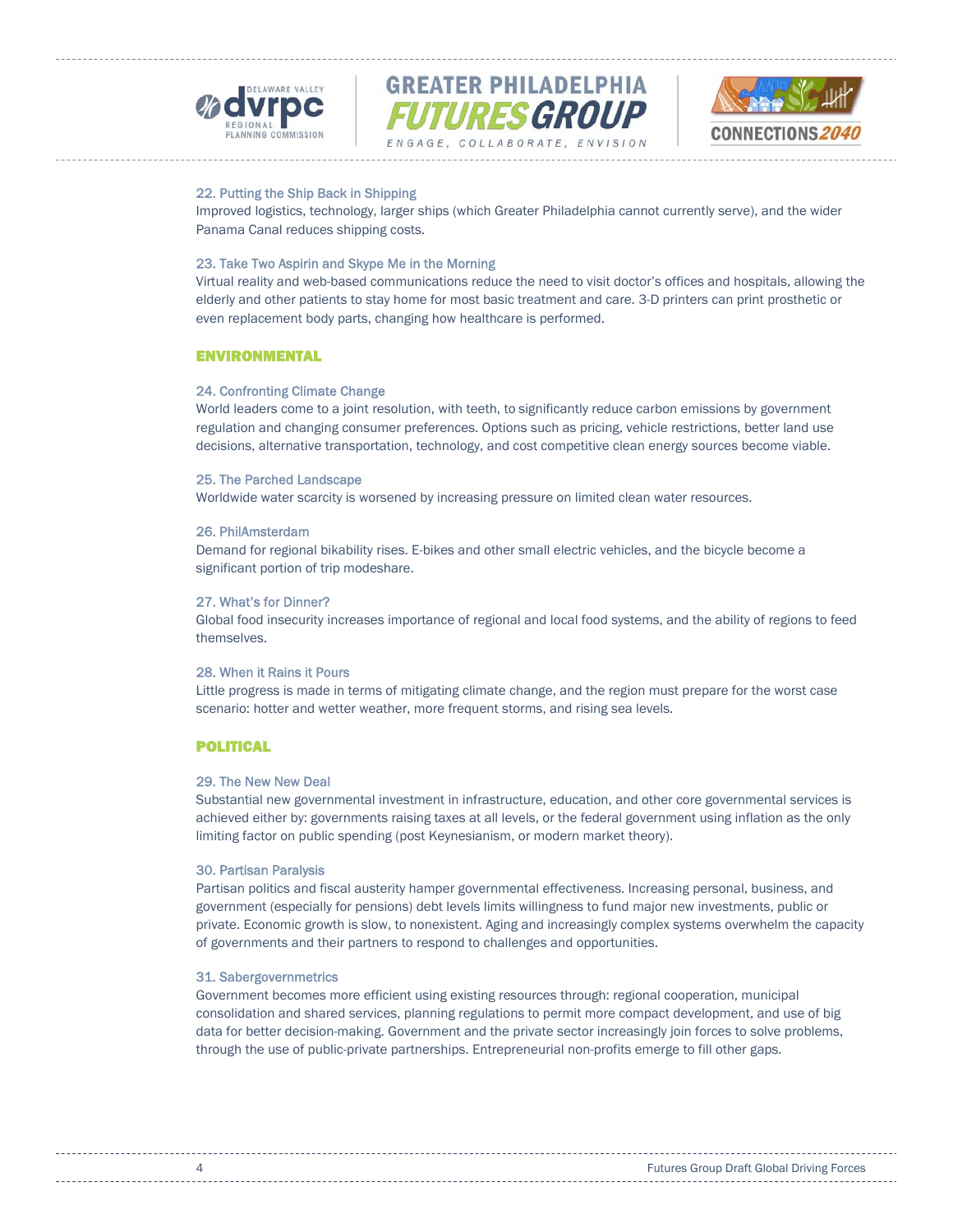





# MEMORANDUM 1. FUTURES GROUP OVERVIEW

This memorandum will identify the purpose, scope of work, and schedule, as well as seed the discussion for the Greater Philadelphia Futures Group.

# INTRODUCTION

Scenario planning is a tool for collaboration and collective learning. It can be used to change perceptions, deal with uncertainty, and improve strategic decision-making. Scenario planning is one of the most important tools we can use to guide the development and implementation of the region's long-range plan. The process should emphasize discussion and consider wide-ranging, but interconnected issues such as: transportation, the economy, the environment, land use, technology, education, health, and plan implementation.

The goal of scenario planning is not to get the future exactly right, but rather to identify intermediate actions that should be undertaken in order to make the most strategic decisions. DVRPC researched scenario planning and published key findings in The **Future of Scenario Planning White Paper (DVRPC)** publication #WP14038). This document contains more information about scenario planning and driving forces.

# Long-Range Planning Process & Products



# PURPOSE

The Futures Group will collaboratively identify and develop a set of global drivers of change and assess their long-range planning implications for Greater Philadelphia. The Futures Group will analyze how the drivers of change may impact the need and manner in which people and goods are transported, and consider how the region and its institutions will need to adapt and change to better prepare for the anticipated future.

These efforts should be relevant to the region's long-range plan and consider additional topics and issues that have not already been covered in previous DVRPC scenario efforts, such as development patterns and transportation funding levels. The results of the Futures Group findings will be summarized in a short, graphic document, and will help to guide the next update to the region's Long-Range Plan. It will also be included in the update to Choices & Voices, DVPRC's public involvement web application.

# FUTURES GROUP

This effort will be an exercise in the marketplace of ideas. The Futures Group will be comprised of a diverse group of regional experts in land use, transportation, the economy, the environment, technology, demographics, and other fields. The collaborative group discussion will be one of the most important aspects of this exercise. It can uncover assumptions that had not been previously considered, connect dots between important trends and their impacts, and identify actions that would be beneficial, regardless of which future driving forces ultimately occur.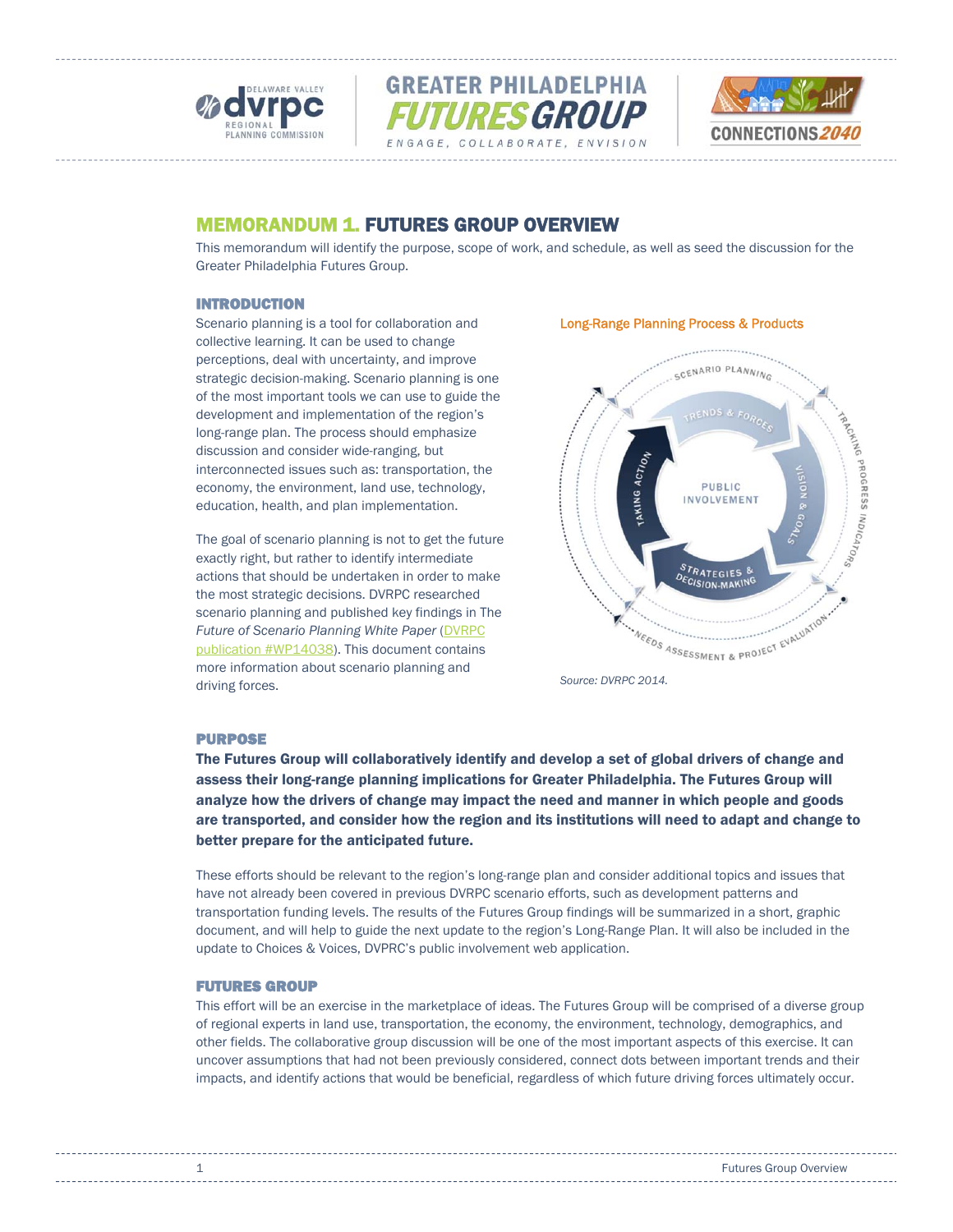





The Futures Group will meet three times in the fall of 2014, and reconvene in a webinar in late spring or early summer of 2015. The first meeting will include an overview of the process, a few expert presentations on driving forces, and group brainstorming. The second meeting will continue with discussion on identified driving forces, and culminate with a group vote on the likelihood and potential impact of the identified drivers. The Futures Group will use the results of this voting to identify the most critical driving forces.

The third, and final working meeting of the Futures Group will be held jointly with DVRPC's Regional Technical Committee (RTC). The RTC is a committee consisting of DVRPC's member counties, State DOTs, transit operators, and representatives of state and federal planning partners. The third meeting will involve break out group discussions for each identified driving force, and consider how they will shape future transportation investments, development patterns, and steps the region should take to prepare for the future.

DVRPC will prepare a short, graphic draft report of the Futures Group key findings, and incorporate them into a new version of Choices & Voices. These will be presented to the Futures Group for their review and additional input in a webinar in the late spring or early summer of 2015. The Futures Group effort and findings will be regularly updated to the Regional Technical Committee (RTC) and the DVRPC Board. Decisions on any actions the region takes in respect to this effort will rest with the DVRPC Board.

### DRIVING FORCES OF CHANGE

Driving forces are often beyond the control of a firm, government, or organization. They are broader social, technical, economic, environmental, and political (STEEP) forces that can create sudden and rapid change, with impacts to both land use and transportation patterns. While current events often create a bias toward specific STEEP impacts, it is worth noting that these may only be short-term drivers and not things are going to create long-term transformative change.

#### Transportation System, Land Use, and Driving Forces

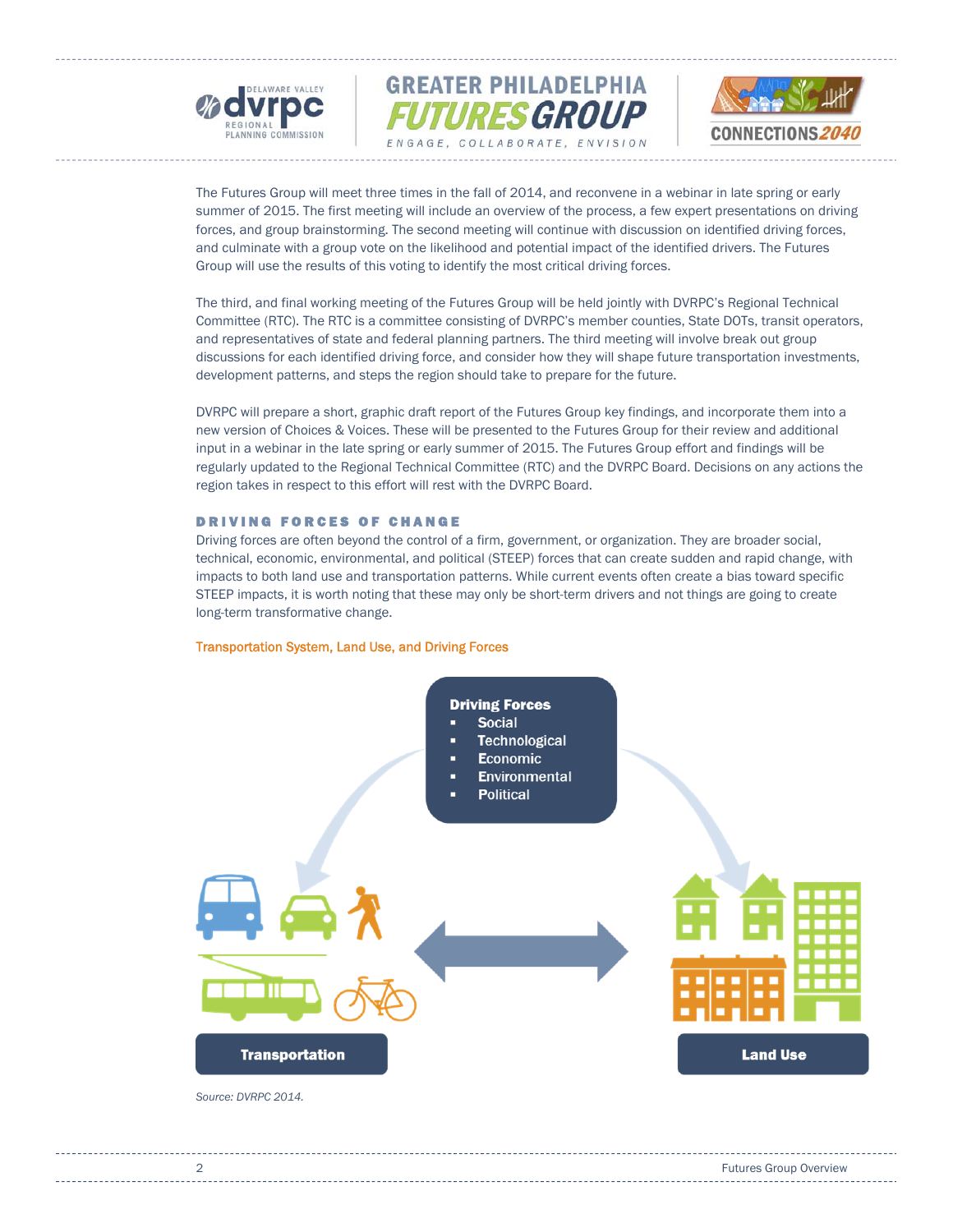



The Futures Group is encouraged to start with a blank slate, and identify the most relevant driving forces of change going forward. To begin this conversation, DVRPC has identified a few potential drivers to show the type of issues the Futures Group could consider.

# A Cheap, But Volatile Energy Future

The rising cost of oil has led to increased extraction of natural gas. However, the global nature of the economy means that conflicts, weather events, and other supply chain disruptions may continue to cause energy price spikes in the future. Additional rapid advances in solar, wind, hydro, or other renewable resources, as well as continued energy efficiency improvements in cars, residences, appliances, lighting, and business operations could also lower energy costs and/or demand in the future.

#### Increased Energy Prices

Emergence of new energy sources is slowed by environmental concerns. World population growth and economic development increase demand for energy resources, which are getting more expensive and harder to extract.

#### Shifting Lifestyle Preferences

VMT per capita has steadily declined since 2004, which can largely be attributed to young people and empty nesters choosing to locate in cities where alternative transportation is available. Environmental and cost concerns, as well as mobile technology have reduced demand for personal vehicles, particularly among the millennial generation (born between 1980 and 2000).

# The Shared Economy (or Collaborative Consumption)

Owners and service providers use internet-based technologies to rent goods and services. These services include car-share, bike-share, streaming video, room rental, and even household appliances, all aided by reduced transaction and communication costs by the internet. Challenges have and will continue to include oversight and regulation, shifts in consumer preferences, and potential loss of service-sector jobs.

#### Low-Cost Transportation Infrastructure

Rapid advances in infrastructure technology, such as 3-D printing, low cost sensor technologies, and stronger composite materials, could reduce costs for system repair and expansion, while increasing operational efficiency.

#### High-Cost Transportation Infrastructure

The cost of building infrastructure rises well above inflation as world economic development causes demand for raw materials, such as concrete and steel, to be far beyond what is produced.

#### Confronting Climate Change

Continued reliance on carbon-based energy sources could accelerate climate change. This may result in mounting pressure to combat climate change through government regulation, and shifting consumer preferences. There are many instruments the region could adopt to reduce greenhouse gas emissions, including: pricing, vehicle restrictions, better land use decisions, alternative transportation, technology, and cleaner energy sources.



*Google's latest selfdriving vehicle does not contain a steering wheel or brake pedal. Source: Google* 

#### Autonomous Vehicles

Autonomous vehicles (AVs) may be the most significant transportation technology on the horizon. AVs will have a substantial impact by improving safety and traffic flow, increasing VMT, reducing emission rates per mile, altering road design, and allowing for more free time while in vehicles. While this technology is still in development, issues related to cost, liability, and oversight are more likely to slow down AV deployment. Experts have theorized that AVs, combined with car sharing, could replace large numbers of personal vehicles. This technology could revolutionize the trucking industry.

#### Other Considerations

The Futures Group could explore the impact of local taxes, crime, education, and health concerns. These are issues that often arise in discussions about the future of Greater Philadelphia. Such efforts should tie back into regional transportation and land use impacts. The future funding source of the transportation system remains

*Natural gas production is forecast to increase by 50 percent by 2040. Source: EIA 2014.* 

**HALE GAS** 

**OTHER GASES**